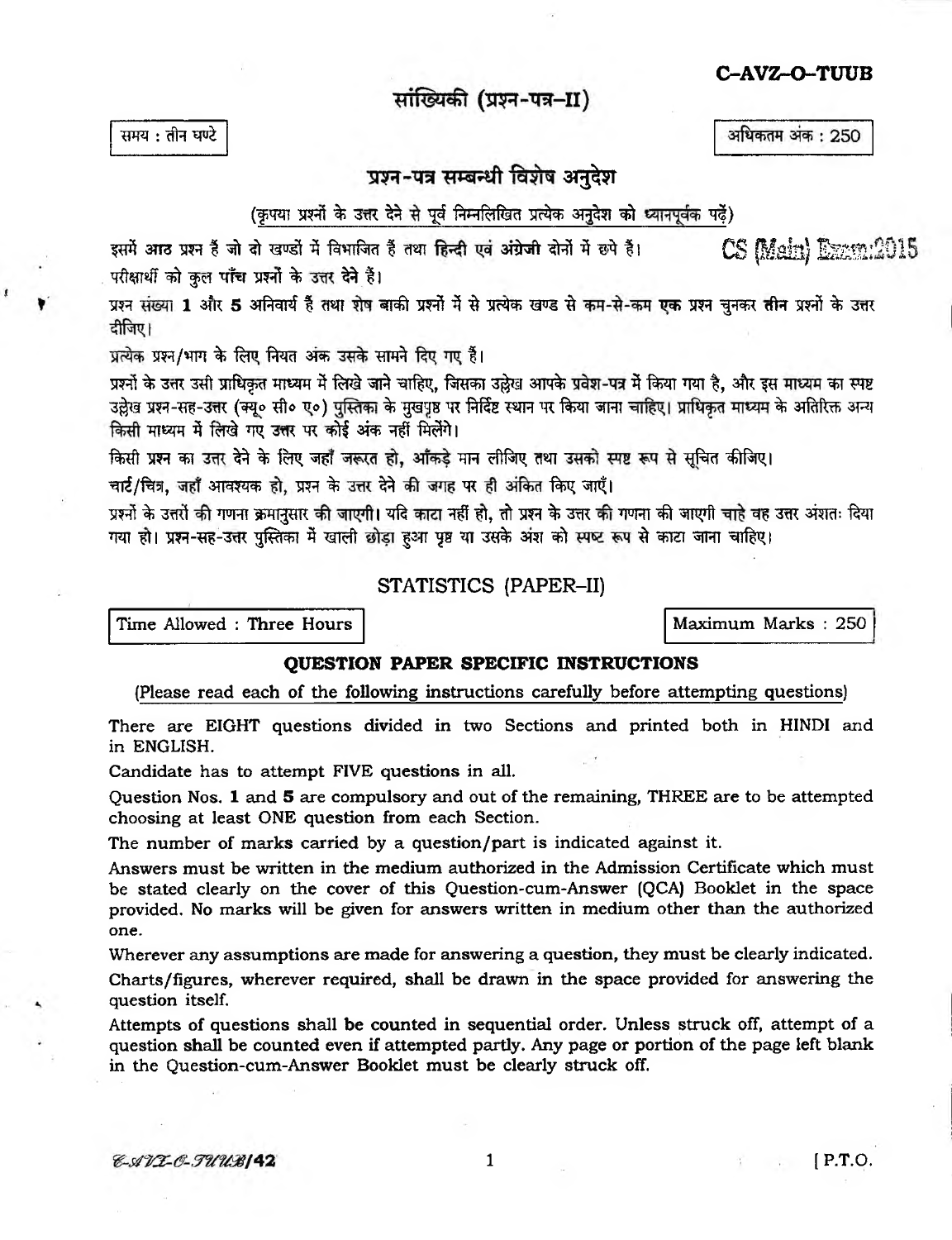1. (a) सांख्यिकीय गुणता नियंत्रण के संदर्भ में 'नियंत्रण' पद को समझाइए। प्रक्रम नियंत्रण तथा उत्पाद नियंत्रण के बीच **अंतर समझाइए।** 

> Explain the term 'control' in connection with Statistical Quality Control. 10 Distinguish between Process control and Product control.

*(b) (i)* प्रकार I का खंड-वर्जन, (ii) प्रकार II का खंड-वर्जन एवं (iii) यादच्छिक खंड-वर्जन की परिभाषा दीजिए। उन कारणों को बताइए जिनमें ये सामने आते हैं, चाहे वे जानबूझ कर आएँ या प्रायोगिक परिस्थितियों के कारण आएँ।

Define *(i)* Type I censoring, *(ii)* Type II censoring and *(iii)* Random censoring. Describe the situations in which they may arise, either by design or due to experimental circumstances,

10

- *(c)* आयताकार खेल के संदर्भ में निम्नलिखित के सिद्धांतों को बताइए:
	- *(i)* भुगतान आव्यूह
	- *(ii)* खिलाड़ियों की शुद्ध व्यूहरचना
	- *(iii)* खिलाडियों की मिश्रित व्युहरचना

In the context of a rectangular game, give the concepts of *(i)* payoff matrix, 10 *(ii)* pure strategy of players and *(iii)* mixed strategy of players.

- *(d)* (M/M/1) : (∞ | FCFS) पंक्ति निकाय के लिए निम्न का अभिकलन कीजिए :
	- *(i)* निकाय में ग्राहकों की प्रत्याशित संख्या
	- $(ii)$  प्रत्याशित पंक्ति लम्बाई
	- *(iii)* निकाय में किसी ग्राहक का प्रत्याशित (औसत) प्रतीक्षा काल

For a  $(M/M/1)$  :  $\infty$  | FCFS] queue system, compute—

- *(i)* expected number of customers in the system;
- *(ii)* expected queue length;
- *(iii)* expected (average) waiting time of a customer in the system.

10

(e) सुग्राहिता विश्लेषण के महत्व को बताइए। इसके द्वारा वियोजित होने वाली विभिन्न समस्याएँ क्या हैं? Mention the importance of sensitivity analysis. What are the different problems 10 that are resolved through it?

E-AVI-C-TUUBI42

2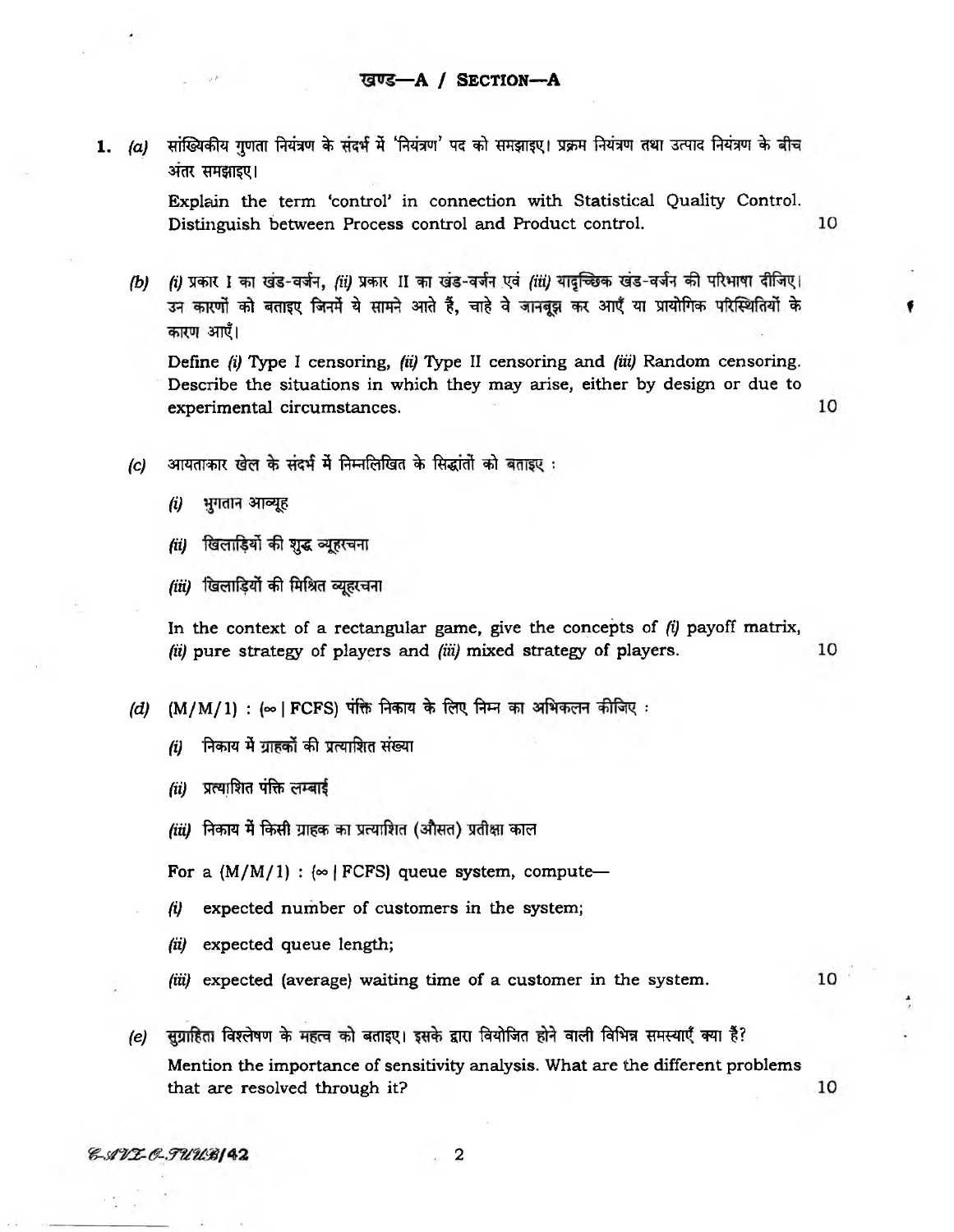- 2. (a) गुणों के लिए एकल प्रतिचयन योजना को बताइए। (i) LTPD योजनाओं तथा (ii) AOOL योजनाओं के लिए योजना प्राचलों के निर्धारण की डॉज़-रोमिंग प्रणाली को समझाइए। State the single sampling plan for attributes. Explain Dodge-Romig system of determination of plan parameters for *(i)* LTPD plans and *(ii)* AOQL plans. 15
	- *(b)* "प्रक्रम सांख्यिकीय रूप में नियंत्रित है" से आप क्या समझते हैं? नियंत्रण चार्ट का उपयोग करते हुए नियंत्रण में कमी का किस प्रकार पता लगाया जाता है? आंशिक (फ़ैक्शन) त्रुटिपूर्ण (डिफेक्टिव) नियंत्रण चार्ट के लिए नियंत्रण सीमाओं को बताइए, जबकि समष्टि अनुपात अज्ञात है तथा प्रतिदर्श आकार *(i)* निश्चित तथा *(ii)* चर हैं। What do you mean by "process is statistically controlled"? How to detect lack of control using a control chart? State the control limits for fraction defective control chart when population proportion is unknown and sample sizes are *(i)* fixed and *(ii)* variable. 15
	- *(c)* किसी अवयव के जीवनकाल को दर्शाने वाले एक यादच्छिक चर के लिए *fi)* विश्वसनीयता फलन तथा *(ii)* विफलता दर फलन को परिभाषित कीजिए। इनके बीच संबंध, यदि कोई हो, को स्थापित कीजिए। सिद्ध कीजिए कि यदि  $h(t)$  विफलता दर फलन हो, तो  $\int_{0}^{\infty} h(t) dt = \infty$ .

Define *(i)* the reliability function and *(ii)* the failure rate function of a random variable denoting lifetime of a component. Establish the relation between them, if any. Prove that if  $h(t)$  is the failure rate function, then  $\int_{0}^{\infty} h(t) dt = \infty$ . 20

3. (a) m प्रतिबन्धों तथा n चरों वाले एक रैखिक प्रोग्रामन समस्या में (i) मूल हलों तथा (ii) साध्य हलों के अर्थों को समझाइए। सिम्प्लेक्स विधि का उपयोग करते हुए निम्नलिखित रैखिक प्रोग्रामन समस्या को हल कीजिए :

> अधिकतमीकरण कीजिए  $Z = 3x_1 + 2x_2 + 5x_3$ बशर्ते कि  $x_1 + 2x_2 + x_3 \leq 430$  $3x_1 + 2x_3 \le 460$  $3x_1 + 4x_2 \le 420$  $x_1, x_2, x_3 \ge 0$

Explain the meanings of *(i)* basic solutions and *(ii)* feasible solutions in a linear programming problem with *m* conditions and n variables. Using simplex method, solve the following linear programming problem : 15

Maximize 
$$
Z = 3x_1 + 2x_2 + 5x_3
$$
  
\nsubject to  
\n $x_1 + 2x_2 + x_3 \le 430$   
\n $3x_1 + 2x_3 \le 460$   
\n $3x_1 + 4x_2 \le 420$   
\n $x_1, x_2, x_3 \ge 0$ 

*(b)* स्थिर माँग और चर आँर्डर चक्र काल के साथ मितव्ययी प्रचय आकार मॉडल की विवेचना कीजिए। Discuss Economic Lot Size model with constant demand and variable order cycle time. 15

 $3$  [ P.T.O.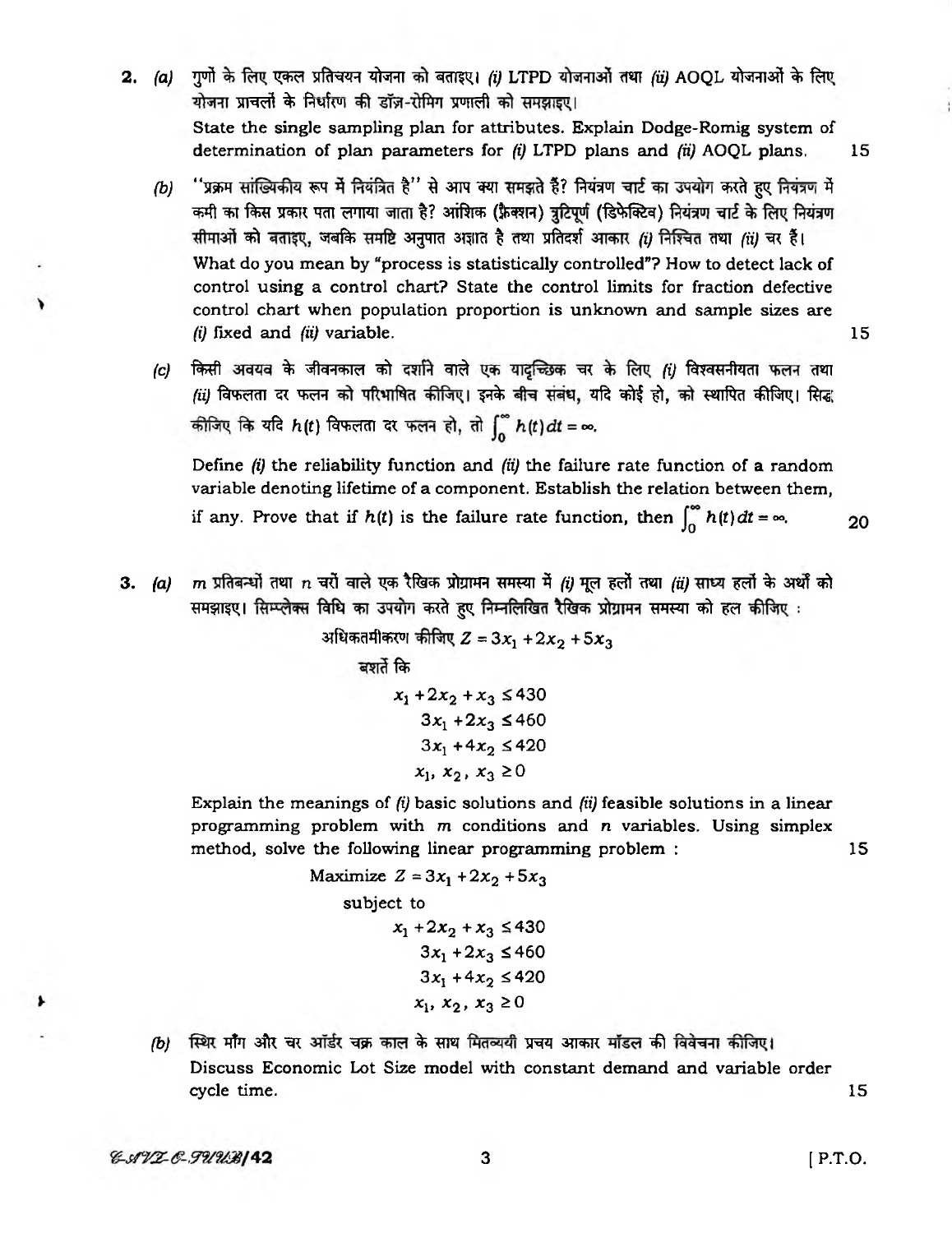*(c)* चरघातांकीय सेवा काल तथा प्वासों इनपुट वाले एक एकल-परिवेषक पंक्ति निकाय पर विचार कीजिए। मान लीजिए कि माध्य आगमन दर 3 बुलाई गई इकाइयाँ प्रति घण्टा है, प्रत्याशित सेवा काल 0·25 घण्टा तथा निकाय में बुलाई गई इकाइयों की अधिकतम अनुज्ञेय संख्या दो है। निकाय में बुलाई गई इकाइयों की संख्या के स्थायी-अवस्था प्रायिकता बंटन को प्राप्त कीजिए तथा साथ ही निकाय में प्रत्याशित संख्या का परिकलन कीजिए।

Consider a single-server queue system with Poisson input and exponential service time. Suppose the mean arrival rate is 3 calling units per hour, the expected service time is 0-25 hour and the maximum permissible number of calling units in the system is two. Derive the steady-state probability distribution of the number of calling units in the system and also calculate the expected number in the system.

4. *(a)* मान लीजिए कि तीन अवयव हैं, प्रत्येक 1000 घण्टे माध्य जीवनकाल के साथ, स्वतंत्र रूप से चरघातांकीय बंटन का अनुसरण करते हैं। इन अवयर्वों के माध्य जीवनकाल को प्राप्त कीजिए, जबकि ये (i) श्रेणी निकाय तथा  $(ii)$  समांतर निकाय में हों।

Let there be three components with independently and exponentially distributed lifetimes each with mean 1000 hours. Find the mean lifetime of *(i)* the series system and *(ii)* the parallel system of these components. 20

*(b)* किसी नियतन समस्या से आप क्या समझते हैं? किसी नियतन समस्या में हल प्राप्ति के लिए प्रयुक्त होने वाले विभिन्न चरणों को बताते हुए निम्नलिखित नियतन समस्या के हल को प्राप्त कीजिए :

| $E_1$ $E_2$ $E_3$ $T_4$ $T_5$<br>$E_1$ $25$ 55 60 45 30<br>$E_2$ 45 65 55 35 40<br>$E_3$ 10 35 45 55 65<br>$E_4$ 40 30 70 40 60<br>$E_5$ 55 45 40 55 10 |  |  |  |
|---------------------------------------------------------------------------------------------------------------------------------------------------------|--|--|--|
|                                                                                                                                                         |  |  |  |

What do you understand by an assignment problem? Mentioning the different steps of solving an assignment problem, find the solution of the following assignment problem : 15

|                                                                                                                                                                                                                                                                                                    | Tasks |  |  |  |
|----------------------------------------------------------------------------------------------------------------------------------------------------------------------------------------------------------------------------------------------------------------------------------------------------|-------|--|--|--|
|                                                                                                                                                                                                                                                                                                    |       |  |  |  |
|                                                                                                                                                                                                                                                                                                    |       |  |  |  |
|                                                                                                                                                                                                                                                                                                    |       |  |  |  |
|                                                                                                                                                                                                                                                                                                    |       |  |  |  |
|                                                                                                                                                                                                                                                                                                    |       |  |  |  |
| $E_1$<br>$E_2$<br>$E_3$<br>$E_4$<br>$E_5$<br>$E_6$<br>$E_7$<br>$E_8$<br>$E_9$<br>$E_9$<br>$E_1$<br>$10$<br>$35$<br>$45$<br>$55$<br>$55$<br>$65$<br>$55$<br>$65$<br>$55$<br>$65$<br>$E_6$<br>$E_7$<br>$E_8$<br>$E_9$<br>$E_9$<br>$E_1$<br>$40$<br>$30$<br>$70$<br>$40$<br>$60$<br>$E_5$<br>$55$<br> |       |  |  |  |

*& .477 6. TUUB* | 42 **4** 42 **4** 4

2C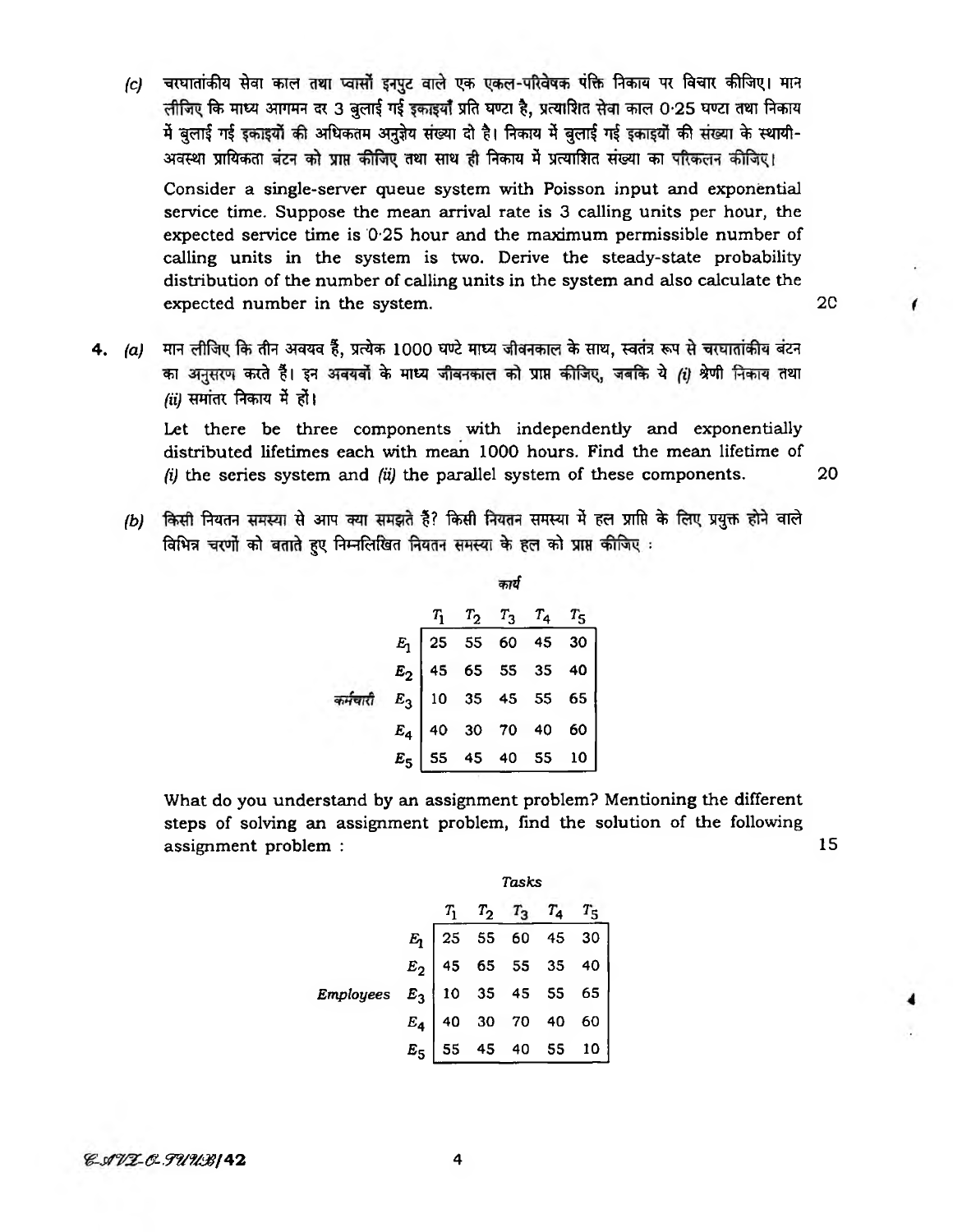*(c)* किसी मालसची मॉडल में शामिल होने वाले विभिन्न खर्चे क्या-क्या है? स्थिर माँग और तात्कालिक आपर्ति वाले भालसूची मॉडल के लिए, अनुकूलतम ऑर्डर मात्रा तथा अनुकूलतम चर मालसूची खर्च के लिए फॉर्मुलों को प्राप्त कीजिए।

What are the different costs involved in an inventory model? Obtain the formulae for optimal order quantity and optimum variable inventory cost for the inventory model with constant demand and instantaneous supply. 15

#### खण्ड-B / SECTION-B

5. (a) पाशे तथा लैस्पेयर्स के सुचकांकों के बीच अंतर को समझाइए। जाँच कीजिए कि क्या वे समय उत्क्रमण परीक्षण तथा कारक उत्क्रमण परीक्षण को संतुष्ट करते हैं।

Explain the difference between Paasche's and Laspeyres' index numbers. Check whether they satisfy the time reversal and factor reversal tests. 10

*(b)* किसी काल श्रेणी में ऋतुनिष्ठ परिवर्तनों के विश्लेषण के क्या उद्देश्य होते हैं? यह किस प्रकार चक्रीय परिवर्तनों से भिन्न है? किसी काल श्रेणी के ऋतुनिष्ठ प्रभाव को समाप्त करने के लिए सामान्य औसतों की विधि का वर्णन कीजिए।

What are the objectives of analyzing seasonal movement in a time series? How does it differ from the cyclical movement? Describe the method of simple averages to deseasonalize a time series. 10

*(c) (i)* जनगणना के आँकड़ों के एकत्रीकरण के विभिन्न तरीकों एवं *(ii)* जनगणना के आँकड़ों में त्रुटियों के प्रकारों को *<u>RHझाइए।</u>* 

Explain different *(i)* methods of collecting census data and *(ii)* types of error in census data. 10

- *(d)* भारत में जन्म-मरण सांख्यिकी के पंजीकरण की विवेचना इसके उपयोगों तथा कमियों के साथ कीजिए। Discuss registration of vital statistics in India, stating its uses and limitations. 10
- *(e)* शैक्षिक उपलब्धियों से संबंधित समस्याओं में प्रयुक्त होने वाले पद 'स्केलिंग' को स्पष्टतया समझाइए। यह स्केल किस प्रकार सामान्य मीटर स्केल से भिन्न है?

Explain clearly the term 'scaling' as used in the problems of scholastic achievement. How does this scale differ from ordinary metre scale? 10

- 6. (a) भारत में किन्हीं दो केन्द्रीय सांख्यिकीय संगठनों के नाम बताइए तथा उनके प्रकार्यों को समझाइए। Name any two central statistical organizations in India and explain their functions. 20
	- *(b)* OLS आकलकों की तुलना में भारित न्यूनतम वर्ग आकलकों की जरूरत को समझाइए। उन मॉडलों को बताइए, जिनमें इसकी आवश्यकता होती है।

Explain the need of weighted least squares estimators over OLS estimators. Describe the models in which this is required. 15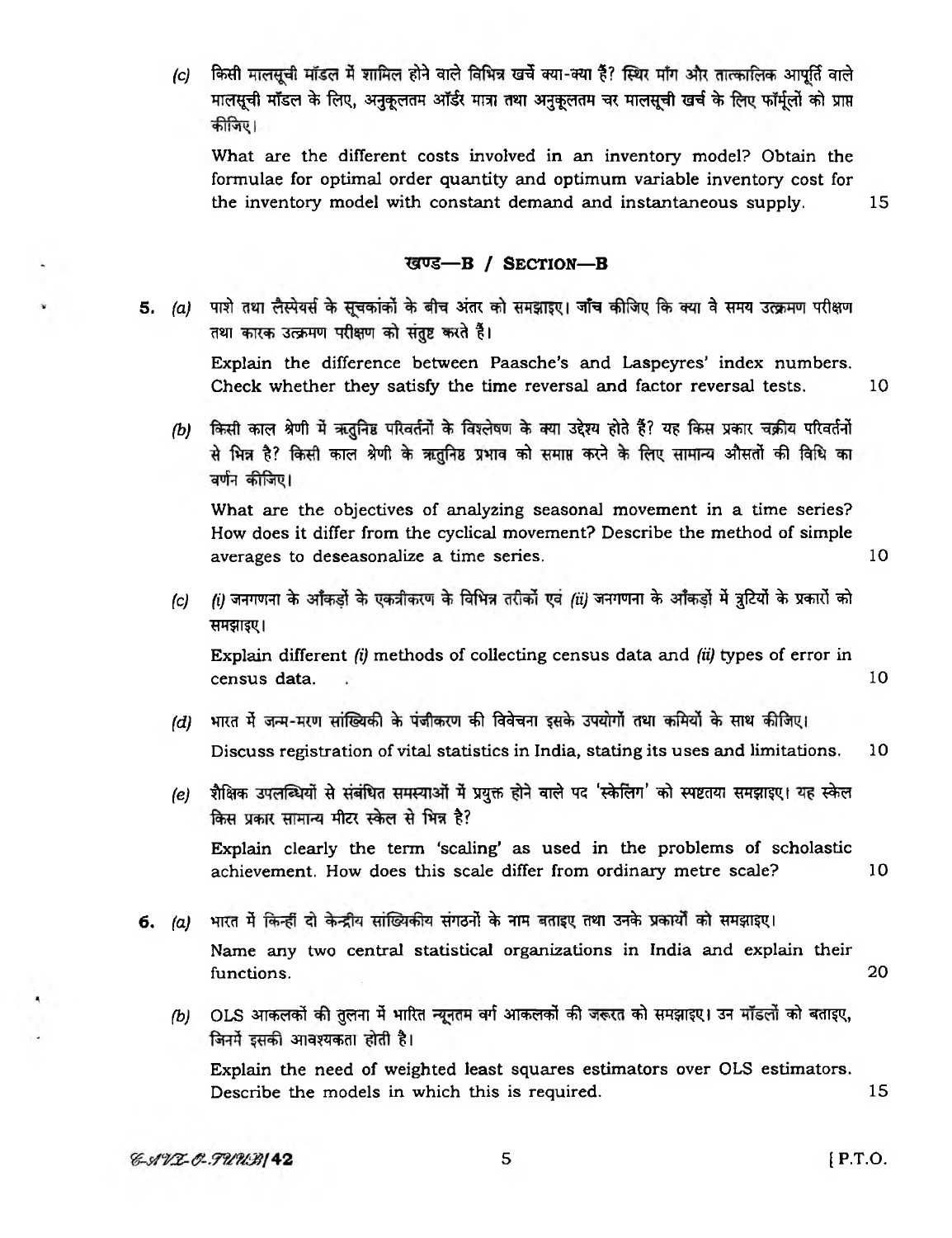भारत के 1980-81 से 1986-87 तक के लिए आयात ('000 करोड़ में) नीचे दिए गए हैं :  $|c|$ 

1980-81 1981-82 1982-83 1983-84 1984-85 1985-86 1986-87 वर्ष  $125.5$  $171.3$  $197.7$ आयात  $136·1$  $142.9$  $158.3$  $200.8$ न्युनतम वर्ग विधि के द्वारा एक रैखिक प्रवृत्ति का आसंजन कीजिए तथा प्राप्त मानों एवं प्रवृत्ति मानों को एक ही ग्राफ पेपर पर दर्शाइए।

India's imports (in '000 crores) for 1980-81 to 1986-87 are given below :

1980-81 1981-82 1982-83 1983-84 1984-85 1985-86 1986-87 Year Imports  $125.5$  $136 \cdot 1$  $142.9$  $158.3$  $171-3$  $197 - 7$  $200.8$  $\ddot{\cdot}$ 

Fit a linear trend by the method of least squares, and plot the observed values and trend values in the same graph paper.

15

15

20

7. (a) निम्नलिखित सारिणी से आयु विशिष्ट उर्वरता दर (ASFR) तथा सकल उर्वरता दर (TFR) का अभिकलन कीजिए:

| आयु वर्ग (वर्ष में) | सी जनसंख्या ('000) | जीवित जन्मों की संख्या |
|---------------------|--------------------|------------------------|
| 15–19               | 200.6              | 4227                   |
| $20 - 24$           | 173.5              | 26099                  |
| $25 - 29$           | $161 - 7$          | 32844                  |
| $30 - 34$           | $160-9$            | 23449                  |
| $35 - 39$           | $155 - 7$          | 11588                  |
| $40 - 44$           | 1256               | 2071                   |
| 45-49               | $87 - 6$           | 122                    |

Compute Age Specific Fertility Rate (ASFR) and Total Fertility Rate (TFR) from the following table :

| Age group (in years) | Female population ('000) | No. of live births |
|----------------------|--------------------------|--------------------|
| $15 - 19$            | $200-6$                  | 4227               |
| $20 - 24$            | 173.5                    | 26099              |
| $25 - 29$            | $161 - 7$                | 32844              |
| $30 - 34$            | 160.9                    | 23449              |
| $35 - 39$            | $155 - 7$                | 11588              |
| $40 - 44$            | $125 - 6$                | 2071               |
| $45 - 49$            | $87 - 6$                 | 122                |

- (b) लॉजिस्टिक वक्र के इस्तेमाल के द्वारा जनसंख्या प्रक्षेपण की विधि को समझाइए। इसकी कमियों को बताइए। Explain the method of population projection using logistic curve. State its limitations. 15
- सामान्य स्पियरमैन-ब्राउन फॉर्मुला को प्राप्त कीजिए तथा समझाइए कि यह किस प्रकार स्प्लिट-हाफ विधि द्वारा  $|c|$ विश्वसनीयता के आकलन में प्रयुक्त किया जा सकता है। विश्वसनीयता पर पूर्ण विश्वसनीयता परीक्षण की लम्बाई को बढ़ाने का क्या प्रभाव पड़ता है?

Obtain the general Spearman-Brown formula and explain how it is used for estimating reliability by the split-half method. What is the effect of increasing the length of a perfectly reliable test on reliability?

6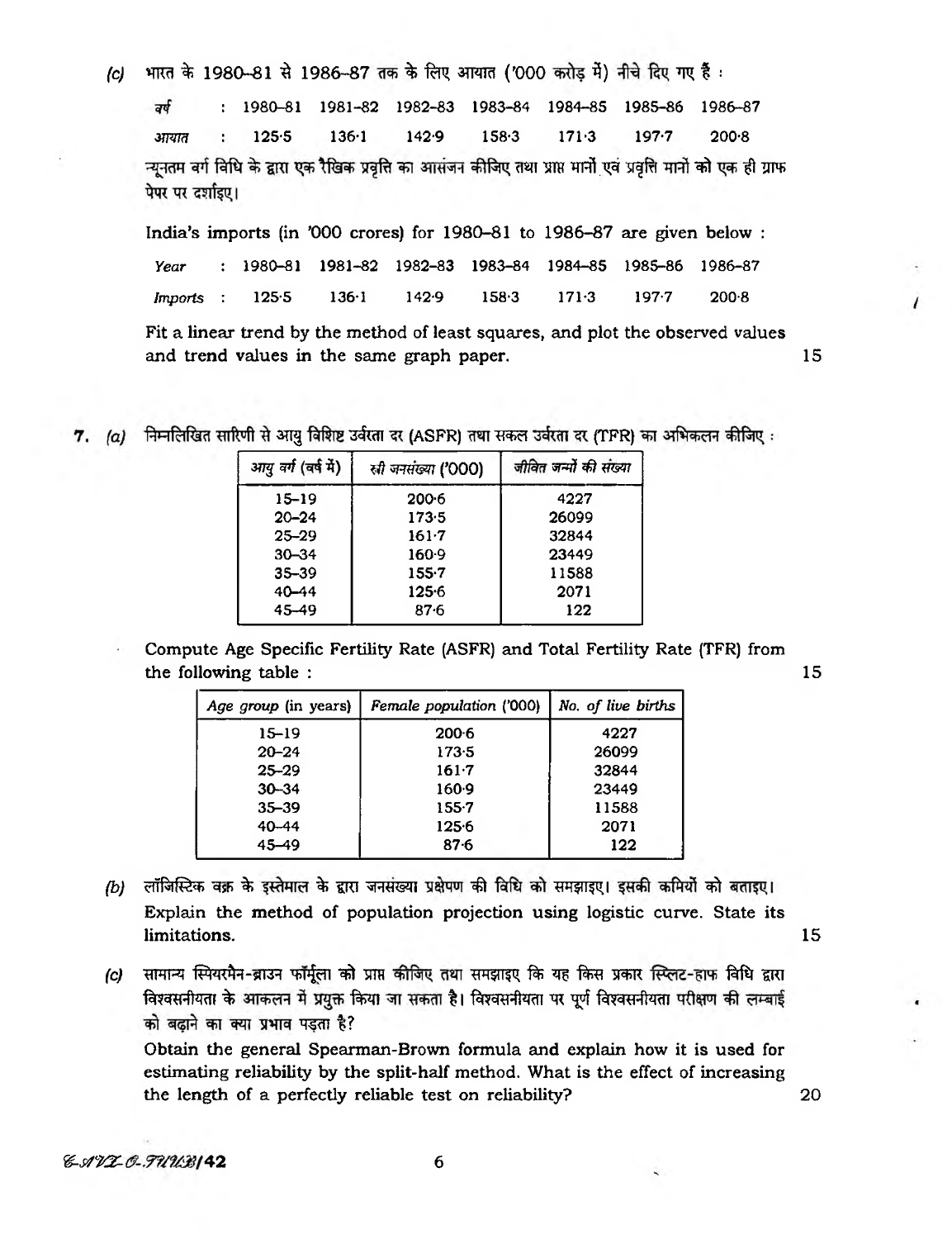8. (a) निम्नलिखित सारिणी स्री जन्मों की संख्या उनकी माताओं की उम्र तथा माताओं की अतिजीविता दरों के वर्गीकरण के आधार पर दर्शाता है:

| पाताओं की उम्र<br>(वर्ष में) | स्रियों की जनसंख्या<br>('00) | ली जीवित जन्मों की<br>संख्या ('00) | अतिजीविता दर<br>(प्रति 100000) |
|------------------------------|------------------------------|------------------------------------|--------------------------------|
| $15 - 19$                    | 157670                       | 4632                               | 58065                          |
| $20 - 24$                    | 147624                       | 14443                              | 55870                          |
| $25 - 29$                    | 124200                       | 14058                              | 52981                          |
| $30 - 34$                    | 105865                       | 8329                               | 48963                          |
| $35 - 39$                    | 89264                        | 4036                               | 44146                          |
| $40 - 44$                    | 77887                        | 2158                               | 39154                          |
| 45 - 49                      | 61161                        | 689                                | 34198                          |

सकल पुनरुत्पादन दर (GRR) तथा शुद्ध पुनरुत्पादन दर (NRR) का अभिकलन कीजिए तथा अपने विचार व्यक्त कीजिए।

The following table gives the number of female births classified by age of mothers and survival rates of mothers :

| Age of mothers<br>(in years) | Female population<br>('00) | No. of female<br>live births ('00) | Survival rate<br>${per}$ 100000) |
|------------------------------|----------------------------|------------------------------------|----------------------------------|
| $15 - 19$                    | 157670                     | 4632                               | 58065                            |
| $20 - 24$                    | 147624                     | 14443                              | 55870                            |
| $25 - 29$                    | 124200                     | 14058                              | 52981                            |
| $30 - 34$                    | 105865                     | 8329                               | 48963                            |
| $35 - 39$                    | 89264                      | 4036                               | 44146                            |
| $40 - 44$                    | 77887                      | 2158                               | 39154                            |
| $45 - 49$                    | 61161                      | 689                                | 34198                            |

Compute Gross Reproduction Rate (GRR) and Net Reproduction Rate (NRR), and draw your conclusion. 20

- *(b)* व्यक्तियों को विभिन्न परीक्षणों में उनके अपरिष्कृत स्कोरों के योग के आधार पर रैंकिंग करने में क्या कठिनाई होती है? इस कठिनाई से कैसे निपटा जाता है? इस संबंध में रैखिक व्युत्पन्न स्कोरों को समझाइए। What is the difficulty in ranking individuals on the basis of total of raw scores on different tests? How to overcome this difficulty? Explain linear derived scores in this connection. The state of the state of the state of the state of the state of the state of the state of the state of the state of the state of the state of the state of the state of the state of the state of
- *(c)* निम्नलिखित आँकड़े किसी वर्ष के जनवरी तथा जून के महीनों में छह विभिन्न अनाजों के थोक मूल्यों से संबंधित हैं :

| अनाज | भार      | जनवरी में मूल्य<br>(큰 과) | जून में मूल्य<br>(( 적) |
|------|----------|--------------------------|------------------------|
| 1    | 3.68     | 240                      | 290                    |
| 2    | 2.25     | 174                      | 161                    |
| 3    | 0.42     | 135                      | 165                    |
| 4    | 0.18     | 128                      | 173                    |
| 5    | $0 - 05$ | 133                      | 105                    |
| 6    | 0.19     | 147                      | 180                    |

भारित यौगिक विधि द्वारा जनवरी को आधार मानकर, जून के लिए सूचकांक का परिकलन कीजिए।